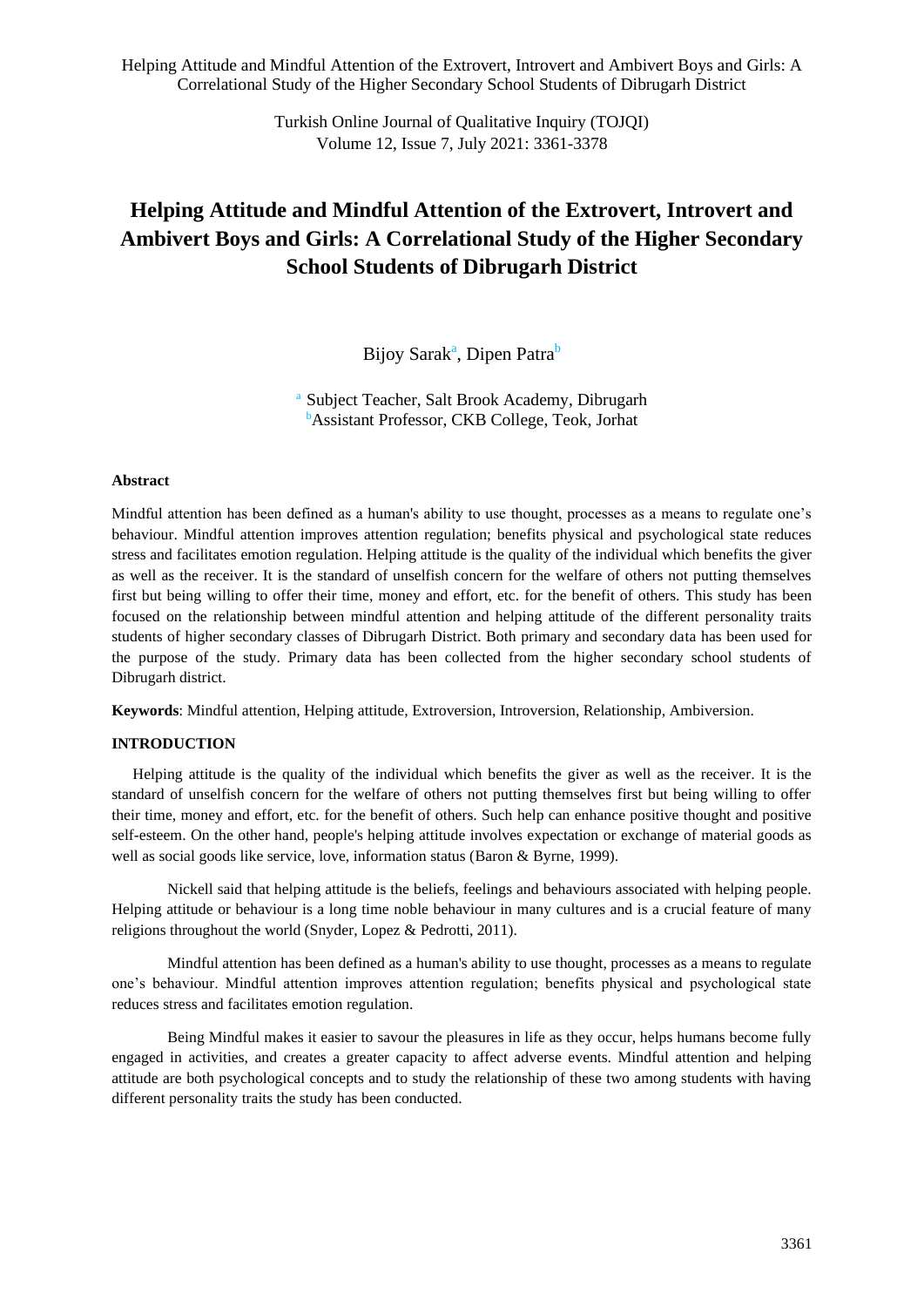#### **CONCEPTUAL AND OPERATIONAL DEFINITIONS OF THE TERMS USED:**

### **CONCEPTUAL DEFINITIONS:**

**Mindful Attention:** Mindful attention has been defined as a human's ability to use thought, processes as a means to regulate one's behaviour. Mindful attention improves attention regulation; benefits physical and psychological state reduces stress and facilitates emotion regulation.

**Helping Attitude:** Helping Attitude is a willingness and concern for the welfare of others. It refers to voluntary actions intended to help others, maybe in place of money or some returns or purely selfless help. In simple words, it is caring about the welfare of other people and acting to help them. Altruistic behaviour can be motivated by personal egotism or it can be prompted by a "pure" empathetic desire to benefit another person, irrespective of personal gain (Batson, 1991; Batson, Ahmed & Lishner, 2009).

**Extroversion:** Extroversion is that the act, state, or habit of a person's being that's predominantly concerned with obtaining gratification from what's outside oneself. It manifests during a person and makes him enjoy human interactions and be enthusiastic, takes pleasure in activities that involve large social gatherings, like parties, community activities, public demonstrations and political groups (Webster, 2018).

**Introversion:** Introversion is a state of being predominantly interested in one's owns mental self. It enables an individual to expand through reflection and dwindle during interaction. It is the act of directing one's interest inward or to things within oneself; the state of worrying primarily with one's thoughts and feelings instead of with the external environment (Helgoe, 2008).

**Ambiversion:** An ambiversion personality is someone who exhibits qualities of both introversion and extroversion. An ambiversion person can flip into either counting on their mood, context and goals. The modern psychologist has used different terms as synonyms of ambiversion. This is-

(i) Outgoing introverts: An introvert person who can be outgoing in certain situations, around certain people or when needed.

(ii) Antisocial extroverts: it's mentioned as an extrovert who needs longer to regulate a social situation or who likes to be alone quite a typical extrovert.

(iii) Social introverts: It refers to the person with an introvert who can also dial-up into extroversion when needed.

#### **OPERATIONAL DEFINITIONS:**

**Mindful attention:** In this study, Mindful Attention refers to the score obtained by the respondent of Higher Secondary school students of Dibrugarh district in the 'Mindful Attention Awareness Scale (MAAS)' developed by Brown and Ryan in the year 2003.

**Helping attitude:** In this study, Helping Attitude refers to the score obtained by the respondent of Higher Secondary school students of Dibrugarh district in the 'Helping Attitude Scale (HAS)' developed by Gary S. Nickell in the year 1998.

**Extroversion, Introversion and Ambiversion:** In the present study, Extroversion, Introversion and Ambiversion refers to the score obtained by the respondent of Higher Secondary school students of Dibrugarh district in the Introversion Extroversion Inventory developed by Dr P.F. Aziz Retd. and Dr.(Mrs.) Rekha Gupta.

**GEOGRAPHICAL LOCATION OF THE STUDY:** The study has been conducted at the Dibrugarh district of Assam. Dibrugarh district occupies an area of 3381 KM<sup>2</sup> of Assam. The district of Dibrugarh with just one sub-division is situated within the eastern part of Assam. The district extends from  $27^{\circ}$  5' 38" N to  $27^{\circ}$ 42' 30" N latitude and 94°33'46"E to 95°29'8"E longitude. The district is surrounded by Dhemaji district and an area of Lakhimpur district within the north, a neighbourhood of Sivasagar district and Arunachal Pradesh within the south, Tinsukia district in the East and Sivasagar district in the West.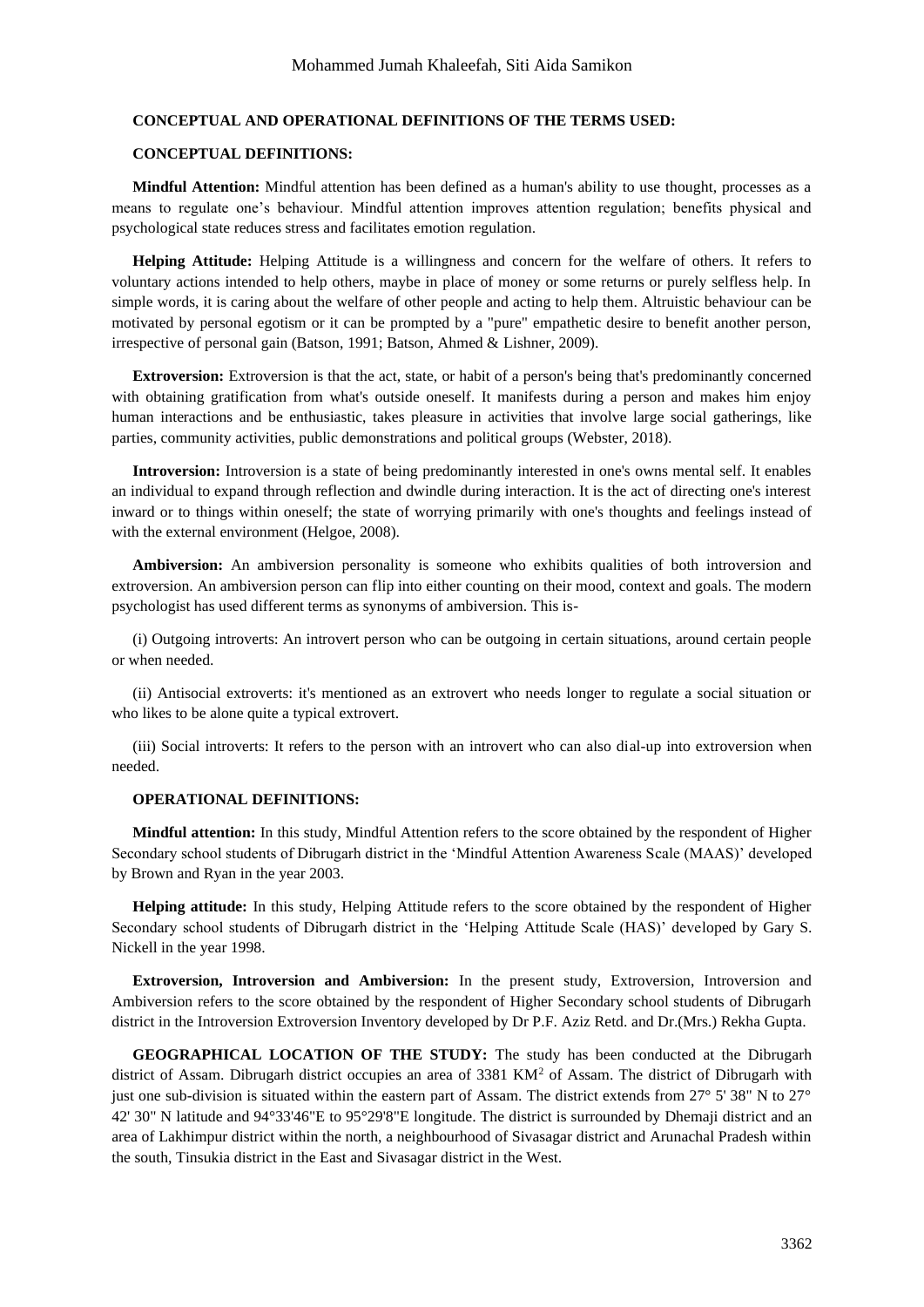#### **OBJECTIVES OF THE STUDY:**

- 1. To study the level of mindful attention of Introvert, Extrovert and Ambivert boys and girls of the higher secondary school students of Dibrugarh district.
- 2. To compare mindful attention of Extrovert boys and girls of higher secondary school students of Dibrugarh district.
- 3. To compare mindful attention of Introvert boys and girls of higher secondary school students of Dibrugarh District.
- 4. To compare mindful attention of Ambivert boys and girls of higher secondary school students of Dibrugarh District.
- 5. To study the relationship between mindful attention and helping attitude among the extrovert boys of the higher secondary school students of Dibrugarh district.
- 6. To study the relationship between mindful attention and helping attitude among the extrovert girls of the higher secondary school students of Dibrugarh district.
- 7. To study the relationship between mindful attention and helping attitude among the introvert boys of the higher secondary school students of Dibrugarh district.
- 8. To study the relationship between mindful attention and helping attitude among the introvert girls of the higher secondary school students of Dibrugarh district.
- 9. To study the relationship between mindful attention and helping attitude among the Ambivert boys of the higher secondary school students of Dibrugarh district.
- 10. To study the relationship between mindful attention and helping attitude among the Ambivert girls of the higher secondary school students of Dibrugarh district.

#### **HYPOTHESES OF THE STUDY:**

**Ho1:** There is no significant difference between mindful attention of Extrovert boys and girls of higher secondary school students of Dibrugarh district.

**Ho2:** There is no significant difference between mindful attention of Introvert boys and girls of higher secondary school students of Dibrugarh District.

**Ho3:** There is no significant difference between mindful attention of ambivert boys and girls of higher secondary school students of Dibrugarh District.

**Ho4:** There is no significant relationship between mindful attention and helping attitude among the extrovert boys of the higher secondary school students of Dibrugarh district.

**Ho5:** There is no significant relationship between mindful attention and helping attitude among the extrovert girls of the higher secondary school students of Dibrugarh district.

**Ho6:** There is no significant relationship between mindful attention and helping attitude among the introvert boys of the higher secondary school students of Dibrugarh district.

**Ho7:** There is no significant relationship between mindful attention and helping attitude among the introvert girls of the higher secondary school students of Dibrugarh district.

**Ho8:** There is no significant relationship between mindful attention and helping attitude among the Ambivert boys of the higher secondary school students of Dibrugarh district.

**Ho9:** There is no significant relationship between mindful attention and helping attitude among the Ambivert girls of the higher secondary school students of Dibrugarh district.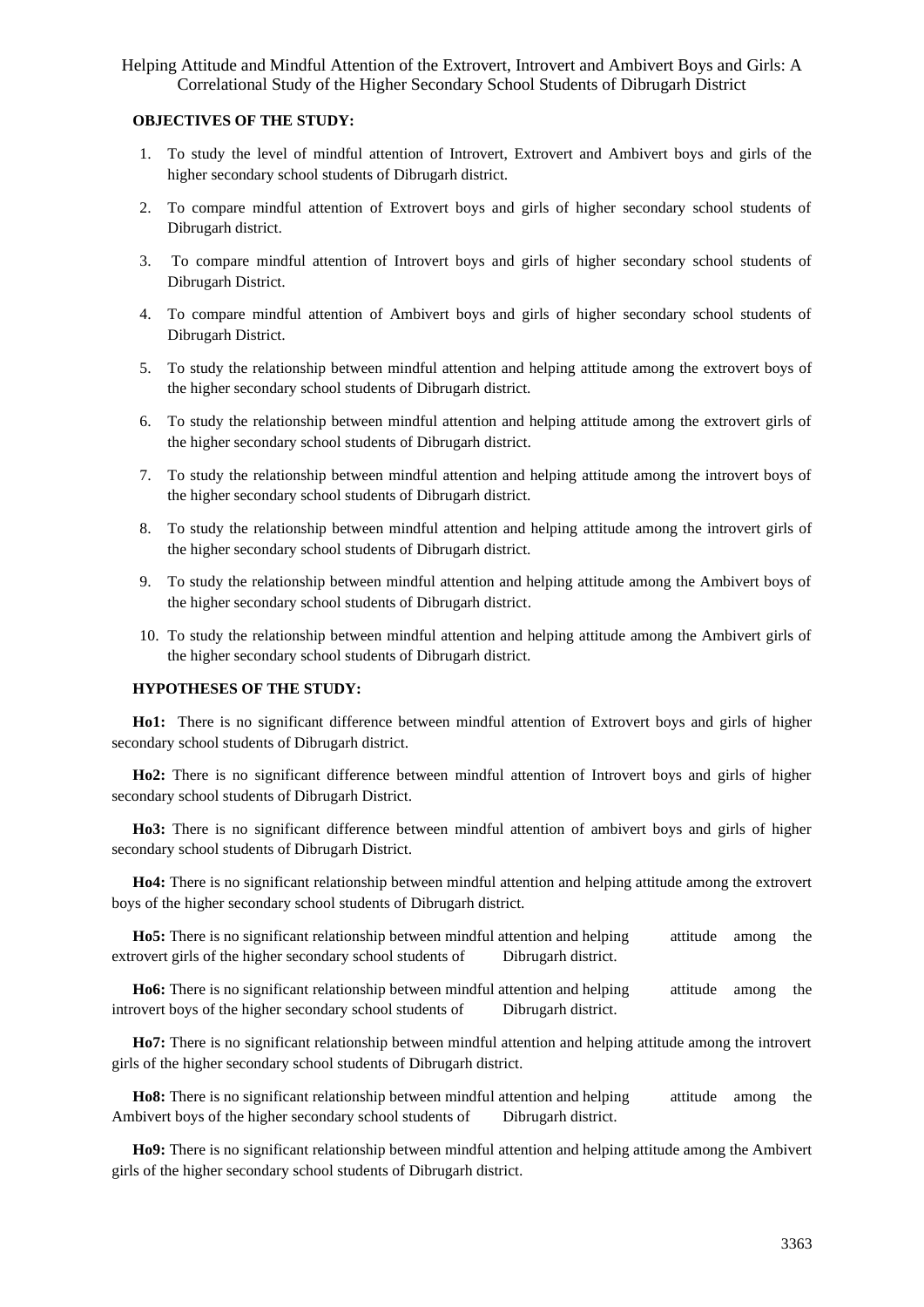#### **METHODOLOGY:**

**Method:** Descriptive survey method has been used for the present study.

#### **Population of the study:**

**a. Population of the Higher Secondary schools:** The present study comprised all the Higher Secondary schools of Dibrugarh District of Assam.

**b. Population of students:** The population of the present study comprised of all the students studying in classes XI and XII at Dibrugarh District of Assam.

**Sample of the students:** All the class XI and XII students from each of the respondent higher secondary schools studying in the year 2019.

**Selection of the schools:** For the present study, the investigators had chosen two higher secondary schools through incidental sampling technique.

**Selection of the students**: All the students of classes XI and XII from each of the sampled higher secondary schools are selected for the study. A total of 90 students from government higher secondary schools and 50 from private Higher Secondary schools had been selected for the study.

#### **Tools Used**:

**1. Helping Attitude Scale (HAS):** This scale was developed by Gary S. Nickell (1998). It is a 5-point Likert-type scale measuring positive and negative attitudes towards helping others. It has 20 items and the response to each item ranges from strongly disagree (1) to strongly agree (5). The scale also uses reverse scoring for six items. The scores for the reversely scored items are reversed and everyone's twenty scores are added to get the entire Helping Attitude Scale score. The scale has both positive and negative statements. Items at serial no.1,5,8,11,18,19 are negative, others are positive(14).the positive statements are scored as 1,2,3,4,5 & for negative statements it is reversed as 5,4,3,2,1. The total score on the scale can range from 20 to 100 with a score of 60 being a neutral score. The test-retest reliability of the scale is  $r = .847$ . The internal consistency for the scale is .869.

**2. Introversion Extroversion Inventory:** This inventory has been developed by Dr P.F. Aziz Retd. Principal, R. G. College, Meerut and Dr.(Mrs.) Rekha Gupta Principal, Kanohar Lal P.G. College, Meerut Uttar Pradesh).

**Scoring:** Scoring system of the inventory is very easy where Extrovert responses are considered to be correct. One mark is awarded for every correct response. After checking the responses of the subject the score obtained by the respondent is calculated by the following formula: - Score obtained= No. of correct responses-No. of incorrect responses. The subject obtains a plus score when the No. of correct responses exceeds that of the incorrect ones; he/she gets a minus score when the No. of incorrect responses exceeds that of the right ones. If the subjects score ranges between -15 and +15 he is said to be an ambivert. If the score is above +15 he is said to be an extrovert; if the score is below -15 he is said to be an introvert. Table 1: classification of Introversion

| Score range     | Interpretation |
|-----------------|----------------|
| Below $-15$     | Introvert      |
| $-15$ and $+15$ | Ambivert       |
| Above $+15$     | Extrovert      |

**Table 1: classification of Introversion, Ambiversion and Extroversion**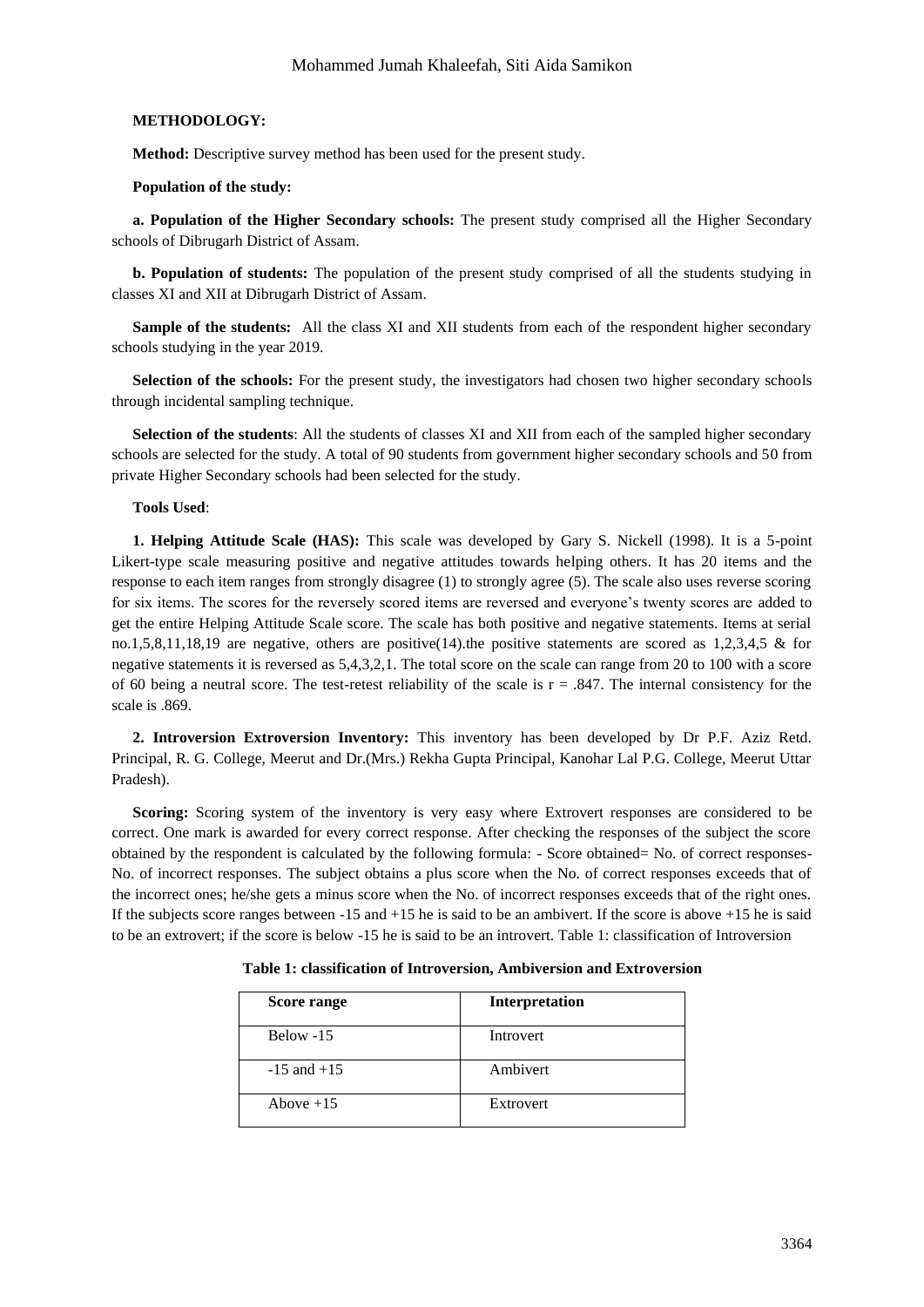**3. Mindful Attention Awareness scale:** The Mindful Attention and Awareness Scale (MAAS) is one of the earliest self-report instruments measuring the extent to which one acts with awareness in lifestyle. It was developed by Brown and Ryan (2003)to assess individual differences within the dispositional quality of Mindfulness, especially the eye and awareness within the lifestyle present moment experience of individuals without meditation experience. This 15-item instrument addresses cognitive, emotional, physical, interpersonal and general domains with one total score, where higher scores reflect greater Mindfulness. The research that created the MAAS investigated Mindfulness as an attribute that varies between and within people (Brown, Ryan, 2003). Humans vary in attention and awareness to present events and experiences. The inherent capability differs in individuals because of levels of discipline, self-regulation, and personality. The MAAS assesses individual differences within the frequency of Mindful states over time. The scale may be a 15-item (1-6 Likert scale) questionnaire to assess dispositional (or trait) Mindfulness. The measurements from the MAAS tap consciousness are associated with self-regulation and various areas of well-being. This scale is based on the understanding that all humans have "radar" for internal and external experience, which is awareness. Consciousness is formed through harnessing the focusing of that awareness, which is attention. Mindfulness is enhanced attention to and awareness of current experience or this moment. This scale intentionally excludes mood, attitude, and motivation to stay dispositional Mindfulness neutral as a construct. The MAAS measures one's tendency toward Mindfulness or mindlessness. Scores of the MAAS strongly correlate with selfconsciousness, rumination, and self reaction. Those scoring higher in Mindfulness tend to report higher levels of pleasant effect, higher self-esteem, optimism, and self-actualization. Also, lower levels of neuroticism, anxiety, depression, and unpleasant effect are reported in those scoring higher in Mindfulness.

#### **ANALYSIS OF THE STUDY:**

**Objective 1: To study the level of mindful attention of Introvert, Extrovert and Ambivert boys and girls of the higher secondary school students of Dibrugarh district.**

| Personality     | Extrovert   |         | Introvert   |         | Ambivert    |          |
|-----------------|-------------|---------|-------------|---------|-------------|----------|
| traits          |             |         |             |         |             |          |
| Gender          | <b>Boys</b> | Girls   | <b>Boys</b> | Girls   | <b>Boys</b> | Girls    |
| Mean            | 67.17       | 62.64   | 51          | 67      | 56.19       | 62.70    |
| <b>SD</b>       | 6.14        | 6.36    | 7.46        | 8.81    | 8.98        | 9.69     |
| <b>Kurtosis</b> | 3.23        | $-0.54$ | 0.86        | $-2.04$ | 0.76        | $-0.26$  |
| <b>Skewness</b> | $-1.18$     | $-0.29$ | 0.46        | $-0.57$ | 0.31        | $-0.017$ |

**Table 2: Level of mindful attention of Introvert, Extrovert and Ambivert boys and girls**

**Table 2** shows the level of mindful attention of introvert, extrovert and ambivert boys and girls of higher secondary school students of Dibrugarh district of Assam. Regarding extrovert boys students, mean, standard deviation, kurtosis and skewness of the distribution are- 67.17, 6.14, 3.23 and -1.18 respectively. Thus the distribution is negatively skewed means more extrovert boys scored higher than the average score. Thus the distribution of extrovert boy's scores found leptokurtic i.e. the curve is peaked than the normal curve.

For extrovert girls students, mean, standard deviation, kurtosis and skewness of the distribution are-62.64, 6.36, -0.54 and -0.29 respectively. Thus the distribution is negatively skewed means more extrovert girls scored higher than the average score. Thus the distribution of extrovert girls scores found leptokurtic i.e. the curve is peaked than the normal curve.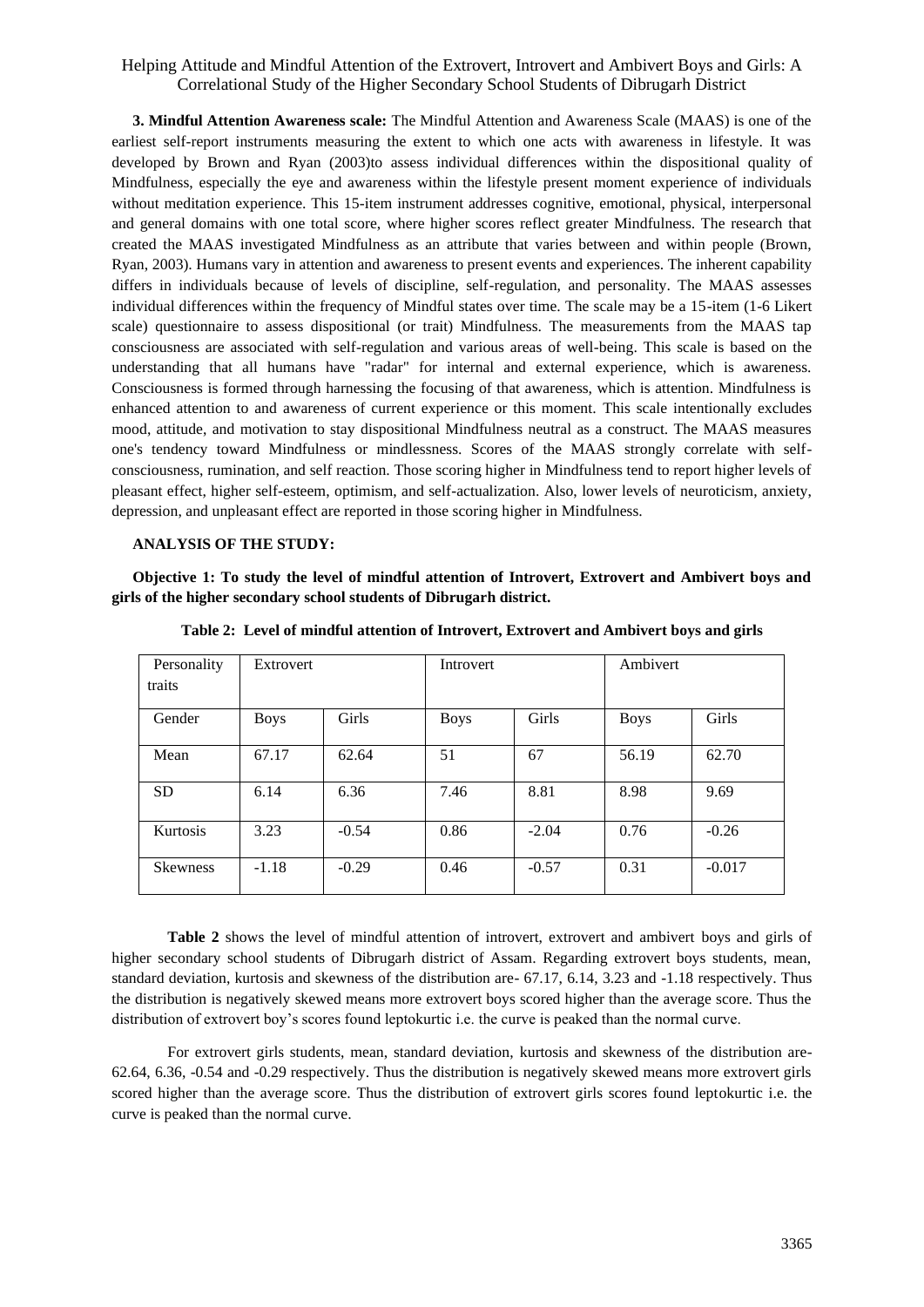#### Mohammed Jumah Khaleefah, Siti Aida Samikon

Regarding introvert boys students, mean, standard deviation, kurtosis and skewness of the distribution are 51, 7.46, 0.86 and 0.46 respectively. For introvert girls mean, standard deviation, kurtosis and skewness of the distribution are 67, 8.81, -2.04 and -0.57 respectively.

For introvert boys, it can be said that the distribution is positively skewed and that means more introvert boys scored lower than the average score. Thus the distribution of introvert boy's scores found platykurtic i.e. the curve is flattered than the normal curve. And regarding the introvert girl's students, the distribution is negatively skewed means more introvert girls scored higher than the average score. Thus the distribution of introvert girl's scores found leptokurtic i.e. the curve is peaked than the normal curve.

Regarding ambivert boys, mean, standard deviation, kurtosis and skewness of the distribution are 56.19, 8.98, 0.76 and 0.31respectively. For ambivert girls mean, standard deviation, kurtosis and skewness of the distribution are 62.70, 9.69, -0.26 and -0.017 respectively.

For ambivert boys, it can be said that the distribution is positively skewed, which means more ambivert boys scored lower than the average score. Thus the distribution of ambivert boy's scores found platykurtic i.e. the curve is flattered than the normal curve. And regarding the ambivert girls students, the distribution is negatively skewed which means more ambivert girls scored higher than the average score. Thus the distribution of ambivert girls scores found leptokurtic i.e. the curve is peaked than the normal curve.

# **Objective 2: To compare mindful attention of Extrovert boys and girls of higher secondary school students of Dibrugarh district.**

**Ho1:** There is no significant difference between mindful attention of extrovert boys and extrovert girls of higher secondary school students of Dibrugarh district.

| Personality<br>trait | Extrovert   |         |
|----------------------|-------------|---------|
| Gender               | <b>Boys</b> | Girls   |
| Mean                 | 67.17       | 62.64   |
| <b>SD</b>            | 6.14        | 6.36    |
| Kurtosis             | 3.23        | $-0.54$ |
| <b>Skewness</b>      | $-1.18$     | $-0.29$ |

**Table 3: Level of mindful attention of Extrovert boys and girls**

**Table 3** shows the level of mindful attention of extrovert boys and girls of higher secondary school students of Dibrugarh district of Assam. Regarding extrovert boys students, mean, standard deviation, kurtosis and skewness of the distribution are- 67.17, 6.14, 3.23 and -1.18 respectively. Thus the distribution is negatively skewed means more extrovert boys scored higher than the average score. Thus the distribution of extrovert boys score found leptokurtic i.e. the curve is peaked than the normal curve.

For extrovert girls students, mean, standard deviation, kurtosis and skewness of the distribution are-62.64, 6.36, -0.54 and -0.29 respectively. Thus the distribution is negatively skewed means more extrovert girls scored higher than the average score. Thus the distribution of extrovert girl's scores found leptokurtic i.e. the curve is peaked than the normal curve.

Regarding the comparison of mindful attention of extrovert boys and girls, it has been found that the calculated value of the critical ratio is 4.04 and it is larger than the table value (2.58) at 0.01 level of significance. Therefore the null hypothesis is rejected at 0.01 level. Therefore, it is said that there is a significant difference between mindful attention of extrovert boys and girls.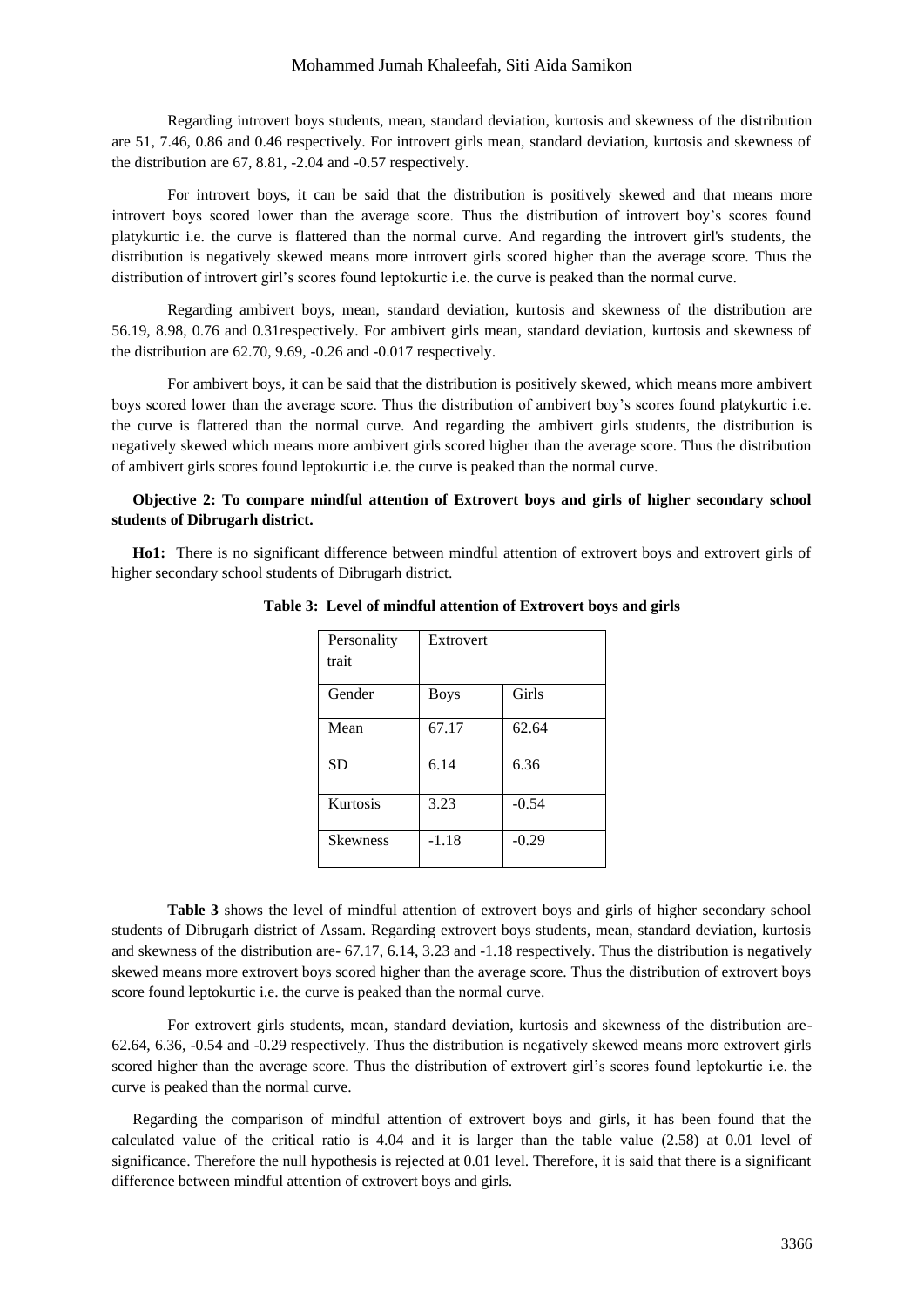Again it has been found that the calculated value of the critical ratio is 4.04 and it is larger than the table value (1.96) at 0.05 level of significance. Therefore the null hypothesis is rejected at 0.05 level also. Therefore, it is said that there is a significant difference between mindful attention of extrovert boys and girls.

# **Objective 3: To compare mindful attention of Introvert boys and girls of higher secondary school students of Dibrugarh District.**

**Ho2:** There is no significant difference between mindful attention of Introvert boys and girls of higher secondary school students of Dibrugarh District.

| Personality trait | Introvert   |         |
|-------------------|-------------|---------|
| Gender            | <b>Boys</b> | Girls   |
| Mean              | 51          | 67      |
| <b>SD</b>         | 7.46        | 8.81    |
| Kurtosis          | 0.86        | $-2.04$ |
| <b>Skewness</b>   | 0.46        | $-0.57$ |

**Table 4: Level of mindful attention of introvert boys and girls**

**Table 4** shows the level of mindful attention of introvert boys and girls of higher secondary school students of Dibrugarh district of Assam. Regarding introvert boys mean, standard deviation, kurtosis and skewness of the distribution are 51, 7.46, 0.86 and 0.46 respectively. For introvert girls mean, standard deviation, kurtosis and skewness of the distribution are 67, 8.81, -2.04 and -0.57 respectively.

For introvert boys, it can be said that the distribution is positively skewed and that means more introvert boys scored lower than the average score. Thus the distribution of introvert boy's scores found platykurtic i.e. the curve is flattered than the normal curve. And regarding the introvert girl's students, the distribution is negatively skewed means more introvert girls scored higher than the average score. Thus the distribution of introvert girl's scores found leptokurtic i.e. the curve is peaked than the normal curve.

Regarding the comparison of mindful attention of introvert boys and girls, it has been found that the calculated value of the critical ratio is 8.33 and it is larger than the table value (2.58) at 0.01 level of significance. Therefore the null hypothesis is rejected at 0.01 level. Therefore, it is said that there is a significant difference between mindful attention of introvert boys and girls.

Again it has been found that the calculated value of the critical ratio is 8.33 and it is larger than the table value (1.96) at 0.05 level of significance. Therefore the null hypothesis is rejected at 0.05 level also. Therefore, it is said that there is a significant difference between mindful attention of introvert boys and girls.

### **Objective 4: To compare mindful attention of Ambivert boys and girls of higher secondary school students of Dibrugarh District.**

**Ho 3:** There is no significant difference between mindful attention of ambivert boys and girls of higher secondary school students of Dibrugarh District.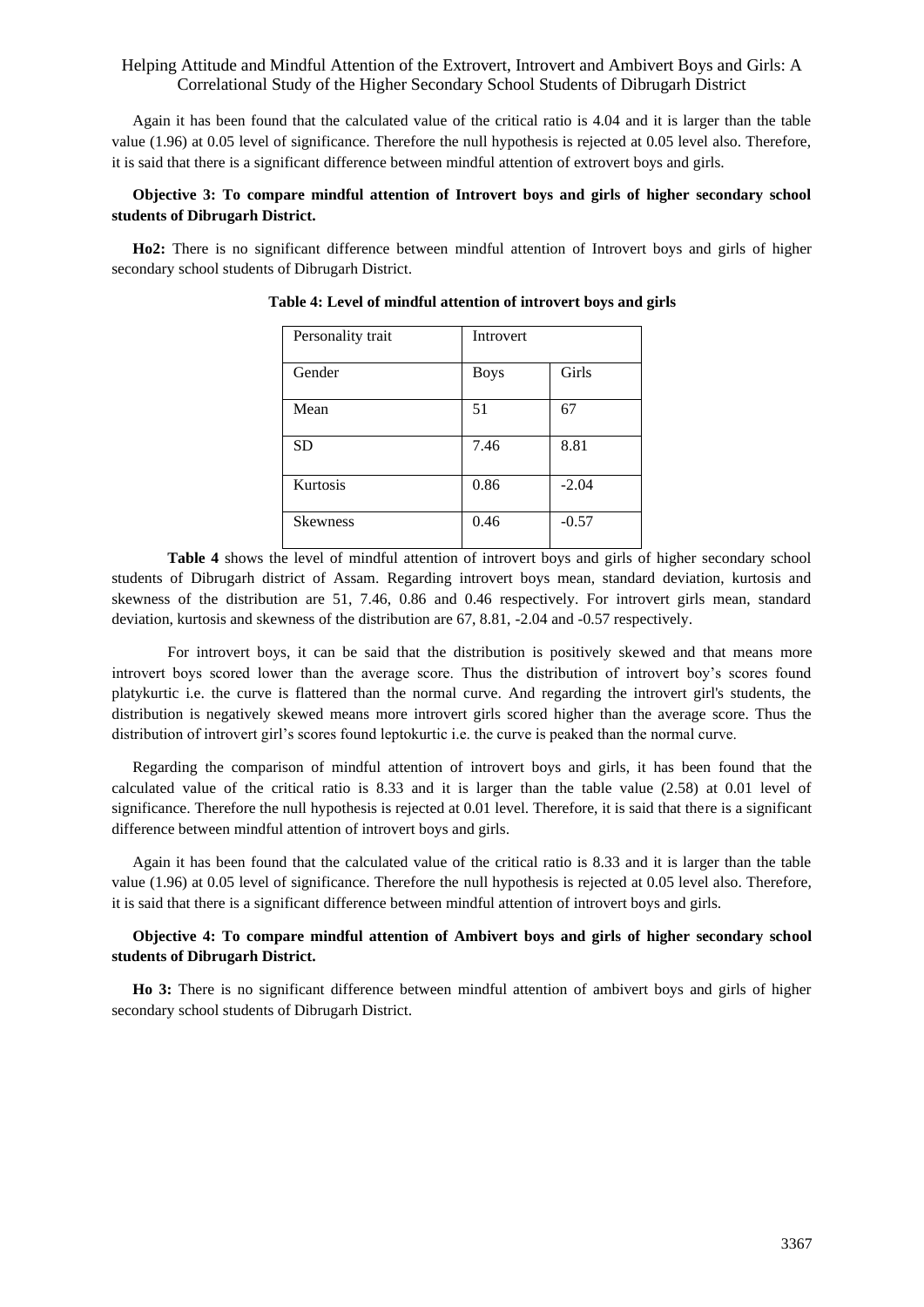#### Mohammed Jumah Khaleefah, Siti Aida Samikon

| Personality     | Ambivert    |          |
|-----------------|-------------|----------|
| trait           |             |          |
| Gender          | <b>Boys</b> | Girls    |
| Mean            | 56.19       | 62.70    |
| <b>SD</b>       | 8.98        | 9.69     |
| Kurtosis        | 0.76        | $-0.26$  |
| <b>Skewness</b> | 0.31        | $-0.017$ |

| Table 5: comparison of the level of mindful attention of ambivert boys and girls |  |  |  |  |  |  |  |  |  |  |  |  |  |  |  |  |  |  |  |  |
|----------------------------------------------------------------------------------|--|--|--|--|--|--|--|--|--|--|--|--|--|--|--|--|--|--|--|--|
|----------------------------------------------------------------------------------|--|--|--|--|--|--|--|--|--|--|--|--|--|--|--|--|--|--|--|--|

**Table 5** shows the level of mindful attention of ambivert boys and girls of higher secondary school students of Dibrugarh district of Assam. Regarding ambivert boys, mean, standard deviation, kurtosis and skewness of the distribution are 56.19, 8.98, 0.76 and 0.31respectively. For ambivert girls mean, standard deviation, kurtosis and skewness of the distribution are 62.70, 9.69, -0.26 and -0.017 respectively.

For ambivert boys, it can be said that the distribution is positively skewed, which means more ambivert boys scored lower than the average score. Thus the distribution of ambivert boy's scores found platykurtic i.e. the curve is flattered than the normal curve. And regarding the ambivert girls students, the distribution is negatively skewed which means more ambivert girls scored higher than the average score. Thus the distribution of ambivert girl's scores found leptokurtic i.e. the curve is peaked than the normal curve.

Regarding the comparison of mindful attention of ambivert boys and girls, it has been found that the calculated value of the critical ratio is 11.40 and it is larger than the table value (2.58) at 0.01 level of significance. Therefore the null hypothesis is rejected at 0.01 level. Therefore, it is said that there is a significant difference between mindful attention of ambivert boys and girls.

Again it has been found that the calculated value of the critical ratio is 11.40 and it is larger than the table value (1.96) at 0.05 level of significance. Therefore the null hypothesis is rejected at 0.05 level also. Therefore, it is said that there is a significant difference between mindful attention of ambivert boys and girls.

# **Objective 5: To study the relationship between mindful attention and helping attitude among the extrovert boys of the higher secondary school students of Dibrugarh district.**

**Ho 4:** There is no significant relationship between mindful attention and helping attitude among the extrovert boys of the higher secondary school students of Dibrugarh district.

| Variables         | N(extrovert boys) | <b>Coefficient correlation</b> |
|-------------------|-------------------|--------------------------------|
| Mindful attention |                   | $-0.11068$                     |
| Helping attitude  |                   |                                |

**Table 6: Coefficient of correlation between mindful attention and helping attitude of extrovert boys**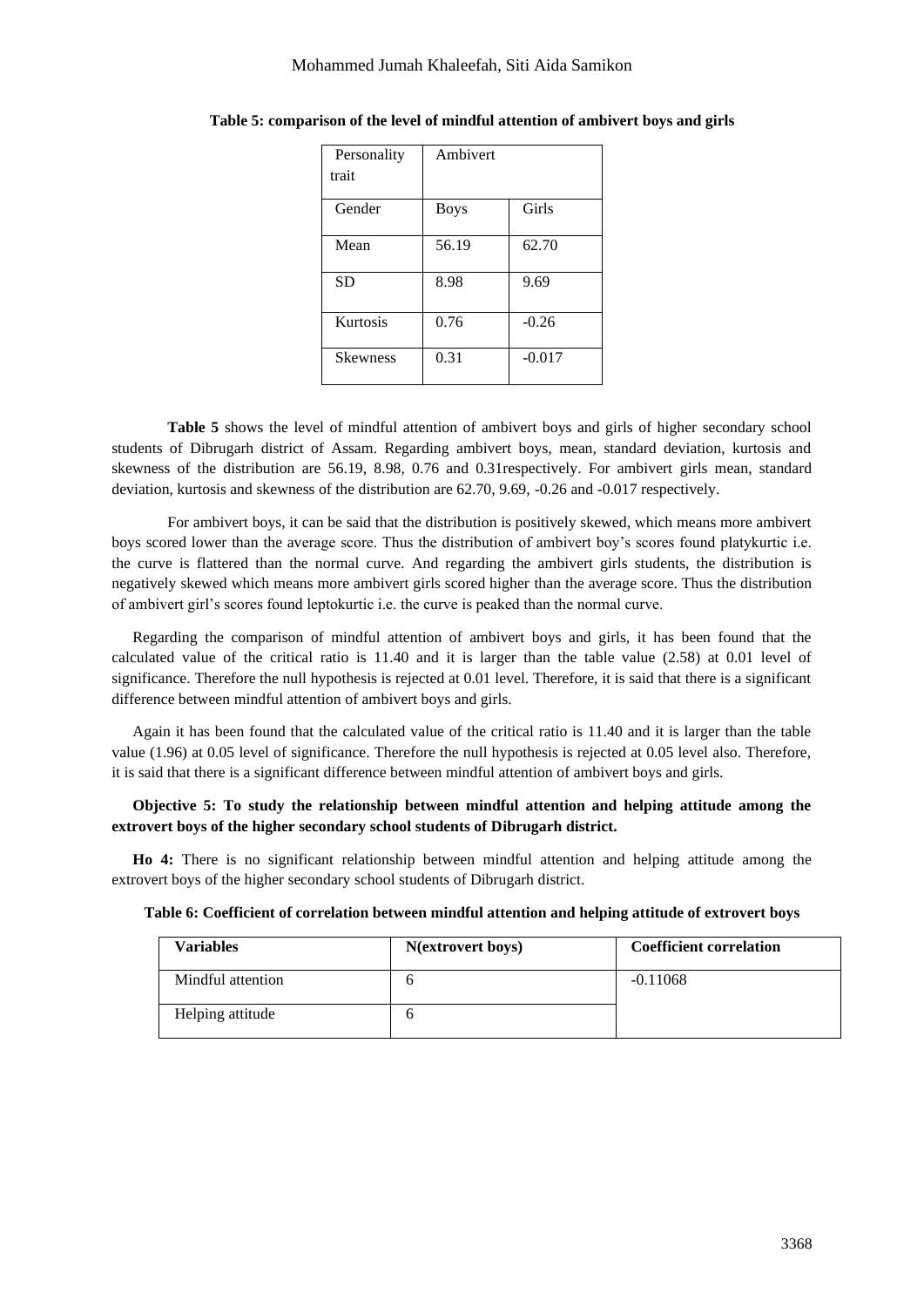

**Figure 1: Mindful Attention scores of extrovert boys**



**Figure 2: Helping Attitude scores of extrovert boys**

Both Figure 1 and figure 2 are showing the scores of the extrovert boys respectively in mindful attention and helping attitude. In figure 1 of extrovert boys regarding mindful attention one boy scores under bin 59, four boys' scores in 69 bin and one boy scores under the bin of 74.

Again in figure 2 of extrovert boys regarding helping attitude, 5 boys score under bin 69, and one boy score under the bin of 74.

**Table 6** shows the coefficient of correlation between mindful attention and helping attitude of 6 extrovert boys. The correlation is -0.11068. Thus, it indicates that there is a significant negative correlation between mindful attention and the helping attitude of extrovert boy's higher secondary school students of Dibrugarh district of Assam. Therefore the null hypothesis is rejected.

## **Objective 6: To study the relationship between mindful attention and helping attitude among the extrovert girls of the higher secondary school students of Dibrugarh district.**

**Ho5:** There is no significant relationship between mindful attention and helping attitude among the extrovert girls of the higher secondary school students of Dibrugarh district.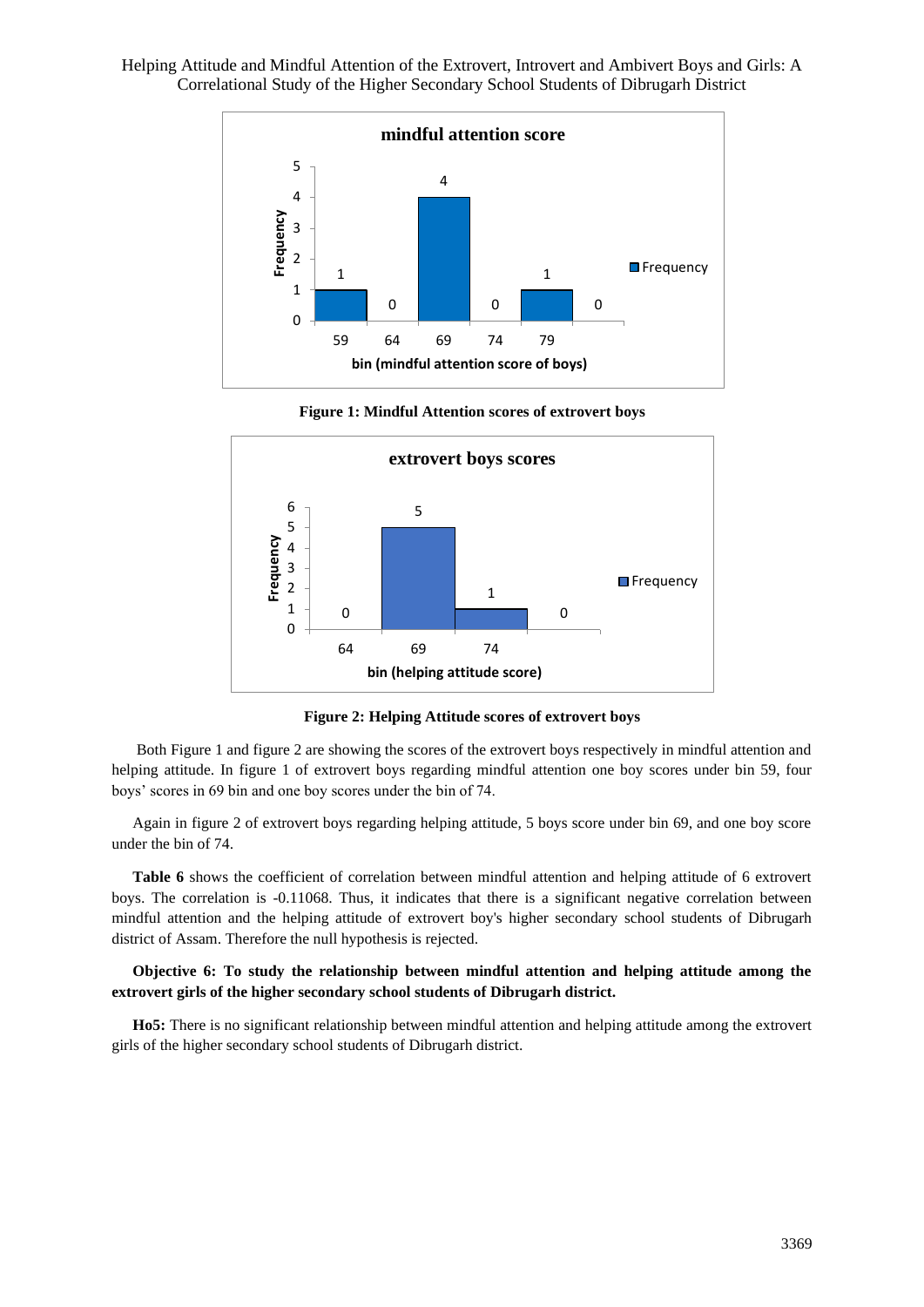| Variables         | N (extrovert girls) | <b>Coefficient correlation</b> |
|-------------------|---------------------|--------------------------------|
| Mindful attention | 14                  | 0.157976                       |
| Helping attitude  | 14                  |                                |





**Figure 3: Mindful Attention scores of extrovert girls**



**Figure 4: Helping Attitude scores of extrovert girls**

Figures 3 and 4 are showing the scores of the extrovert girl's scores obtained respectively in mindful attention and helping attitude. In figure 3 of extrovert girls, regarding mindful attention one girl scores under bin 54, three girl's scores in 59 bin, two girls score under the bin of 69 and three girls score under the bin of 74.

Again in figure 4 of extrovert girls regarding helping attitude three girls scores under bin of 64, six girls scores under the bin of 69 and five girls scores under the bin of 74.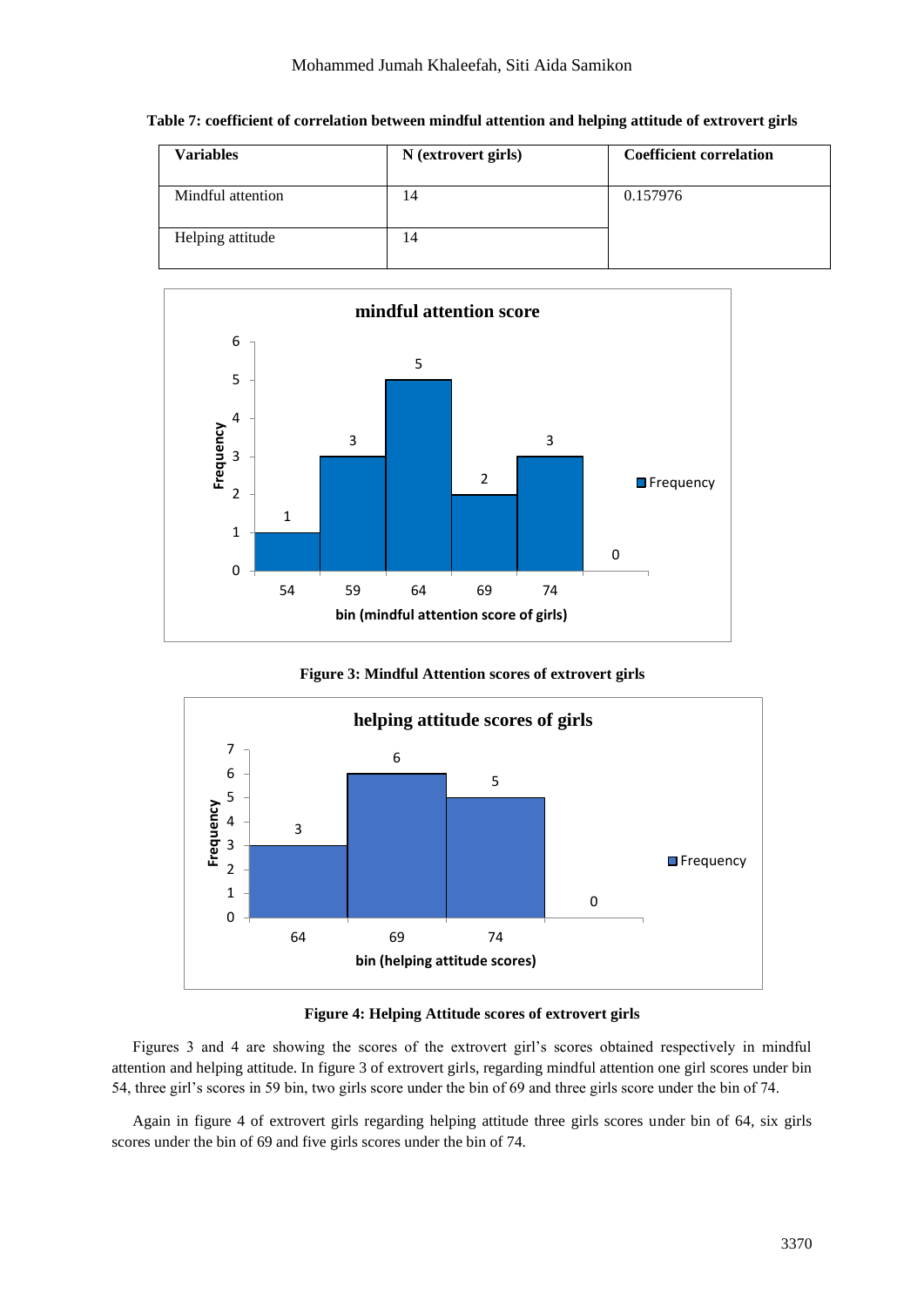**Table 7** shows the coefficient of correlation between mindful attention and helping attitude of 14 extrovert girls. The correlation is 0.157976. Thus, it indicates that there is a significant positive correlation between mindful attention and the helping attitude of extrovert girl's higher secondary school students of Dibrugarh district of Assam. Therefore the null hypothesis is rejected.

## **Objective 7: To study the relationship between mindful attention and helping attitude among the introvert boys of the higher secondary school students of Dibrugarh district.**

**Ho6:** There is no significant relationship between mindful attention and helping attitude among the introvert boys of the higher secondary school students of Dibrugarh district.

|  | Table 8: coefficient of correlation between mindful attention and helping attitude of introvert boys |  |  |  |
|--|------------------------------------------------------------------------------------------------------|--|--|--|
|--|------------------------------------------------------------------------------------------------------|--|--|--|

| <b>Variables</b>         | N (introvert boys) | <b>Coefficient correlation</b> |
|--------------------------|--------------------|--------------------------------|
| <b>Mindful attention</b> |                    | $-0.70828$                     |
| <b>Helping attitude</b>  |                    |                                |



# **Figure 5: Mindful Attention scores of introvert boys**





Both Figure 5 and figure 6 are showing the scores of the introvert boy's scores obtained respectively in mindful attention and helping attitude. In figure 5 of introvert boys regarding mindful attention one boy scores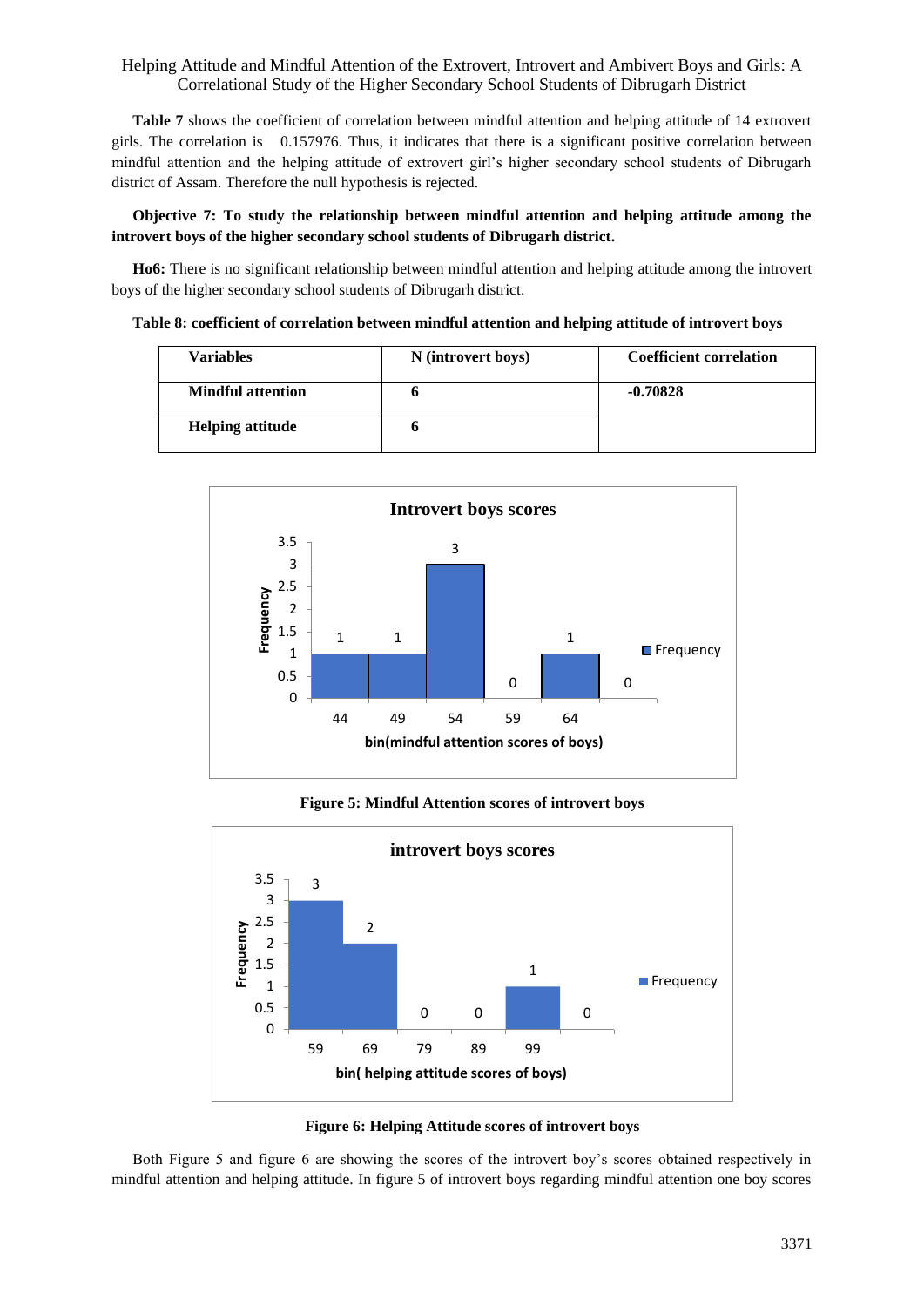## Mohammed Jumah Khaleefah, Siti Aida Samikon

under the bin of 44, one boy scores under the bin of 49, three boys scores under the bin of 54 and one boy scores under the bin of 64.

Again in figure 6 of introvert boys scores regarding helping attitude three boys scores under bin of 59, two boys scores under the bin of 69 and one boy score under the bin of 99.

**Table 8** shows the coefficient of correlation between mindful attention and helping attitude of 6 introvert boys. The correlation is -0.70828. Thus, it indicates that there is a significant negative correlation between mindful attention and the helping attitude of introvert boy's higher secondary school students of Dibrugarh district of Assam. Therefore the null hypothesis is rejected.

# **Objective 8: To study the relationship between mindful attention and helping attitude among the introvert girls of the higher secondary school students of Dibrugarh district.**

**Ho7:** There is no significant relationship between mindful attention and helping attitude among the introvert girls of the higher secondary school students of Dibrugarh district.

**Table 9: coefficient of correlation between mindful attention and helping attitude of introvert girls**

| <b>Variables</b>  | N (introvert girls) | <b>Coefficient correlation</b> |
|-------------------|---------------------|--------------------------------|
| Mindful attention |                     | $-0.12229$                     |
| Helping attitude  |                     |                                |



**Figure 7: Mindful Attention scores of introvert girls**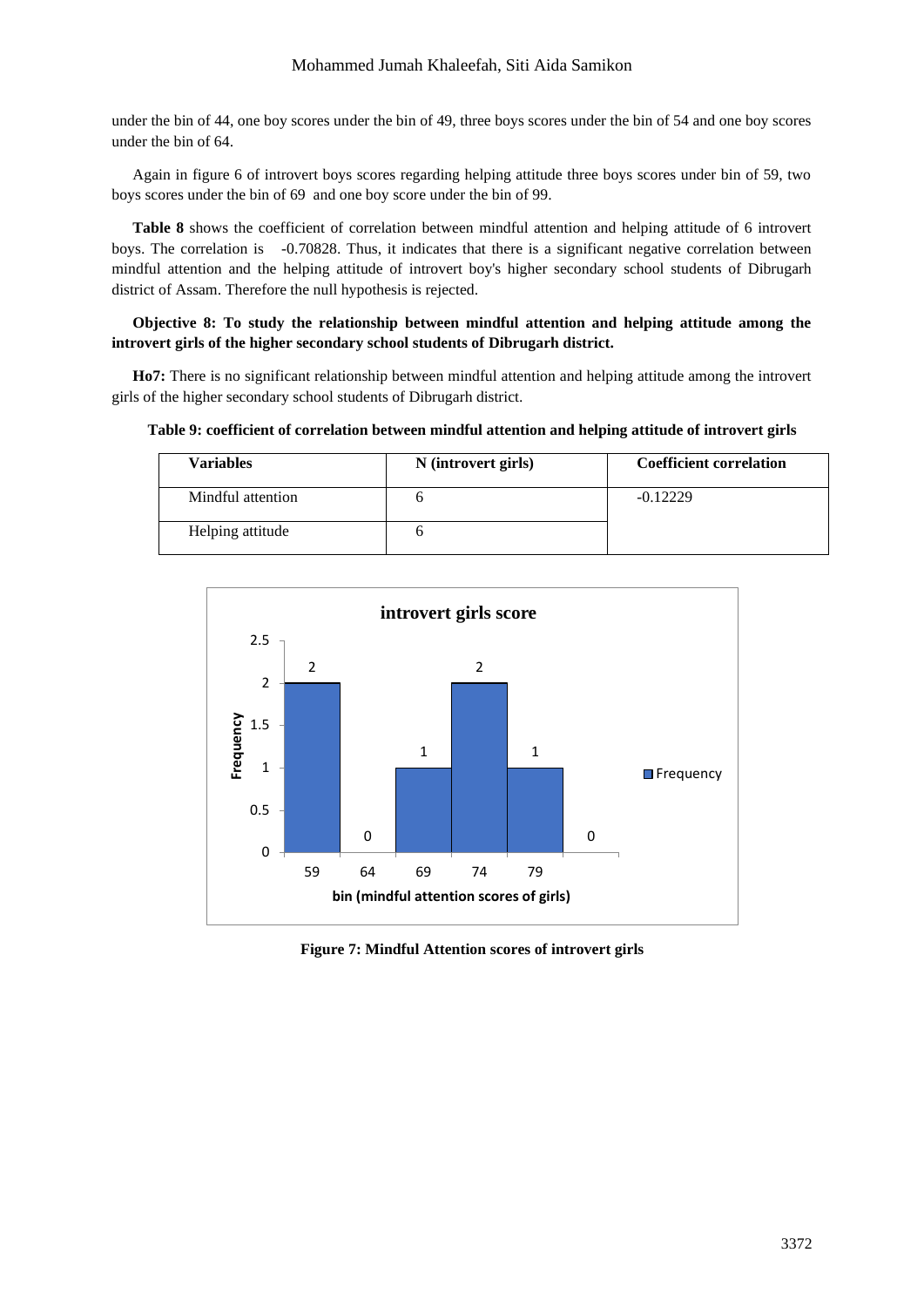

**Figure 8: Helping Attitude scores of introvert girls**

Figures 7 and 8 are showing the scores of the introvert girl's scores obtained respectively in mindful attention and helping attitude. In figure 7 of introvert girls, regarding mindful attention, two girls score under bin of 59, one girl score under the bin of 69 bin, two girls score under the bin of 74 and one girl score under the bin of 79.

Again in figure 8 of introvert girls regarding helping attitude one girl score under the bin of 59, one girl score under the bin of 64 and four girls score under the bin of 69.

**Table 9** shows the coefficient of correlation between mindful attention and helping attitude of 6 introvert girls. The correlation is -0.12229. Thus, it indicates that there is a significant negative correlation between mindful attention and the helping attitude of introvert girl's higher secondary school students of Dibrugarh district of Assam. Therefore the null hypothesis is rejected.

**Objective 9: To study the relationship between mindful attention and helping attitude among the Ambivert boys of the higher secondary school students of Dibrugarh district.**

**Ho8:** there is no significant relationship between mindful attention and helping attitude among the Ambivert boys of the higher secondary school students of Dibrugarh district.

| Table 10: Coefficient of correlation between mindful attention and helping attitude of ambivert boys |
|------------------------------------------------------------------------------------------------------|
|------------------------------------------------------------------------------------------------------|

| <b>Variables</b>  | N (ambivert boys) | <b>Coefficient correlation</b> |
|-------------------|-------------------|--------------------------------|
| Mindful attention | 16                | $-0.31482$                     |
| Helping attitude  | 16                |                                |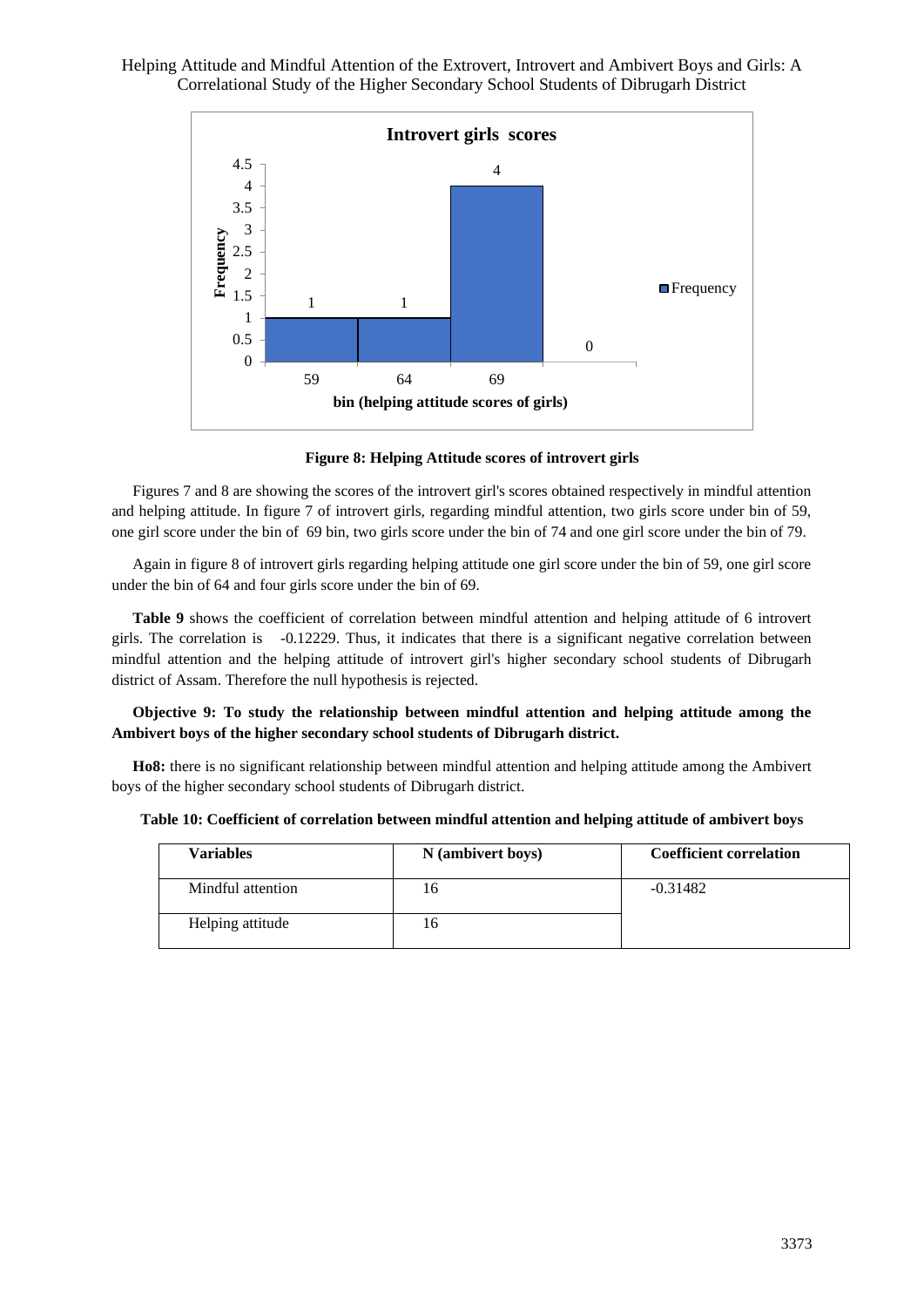

**Figure 9: Mindful Attention scores of ambivert boys**



**Figure 10: Helping Attitude scores of ambivert boys**

Both Figure 9 and figure 10 are showing the scores of the ambivert boy's scores obtained respectively in mindful attention and helping attitude. In figure 9 of ambivert boys regarding mindful attention one boy scores under the bin of 44, one boy scores under the bin of 49, three boys scores under the bin of 54, five boys score under the bin 59, four boys score under the bin of 64 and one boy score under the bin of 79.

Again in figure 10 of ambivert boys scores regarding helping attitude one boy score under the bin of 44, three boys scores under the bin of 54, three boys scores under the bin of 59, six boys scores under the bin of 64 and three boys scores under the bin of 69.

**Table 10** shows the coefficient of correlation between mindful attention and helping attitude of 16 ambivert boys. The correlation is -0.31482. Thus, it indicates that there is a significant negative correlation between mindful attention and helping attitude of ambivert boy's higher secondary school students of Dibrugarh district of Assam. Therefore the null hypothesis is rejected.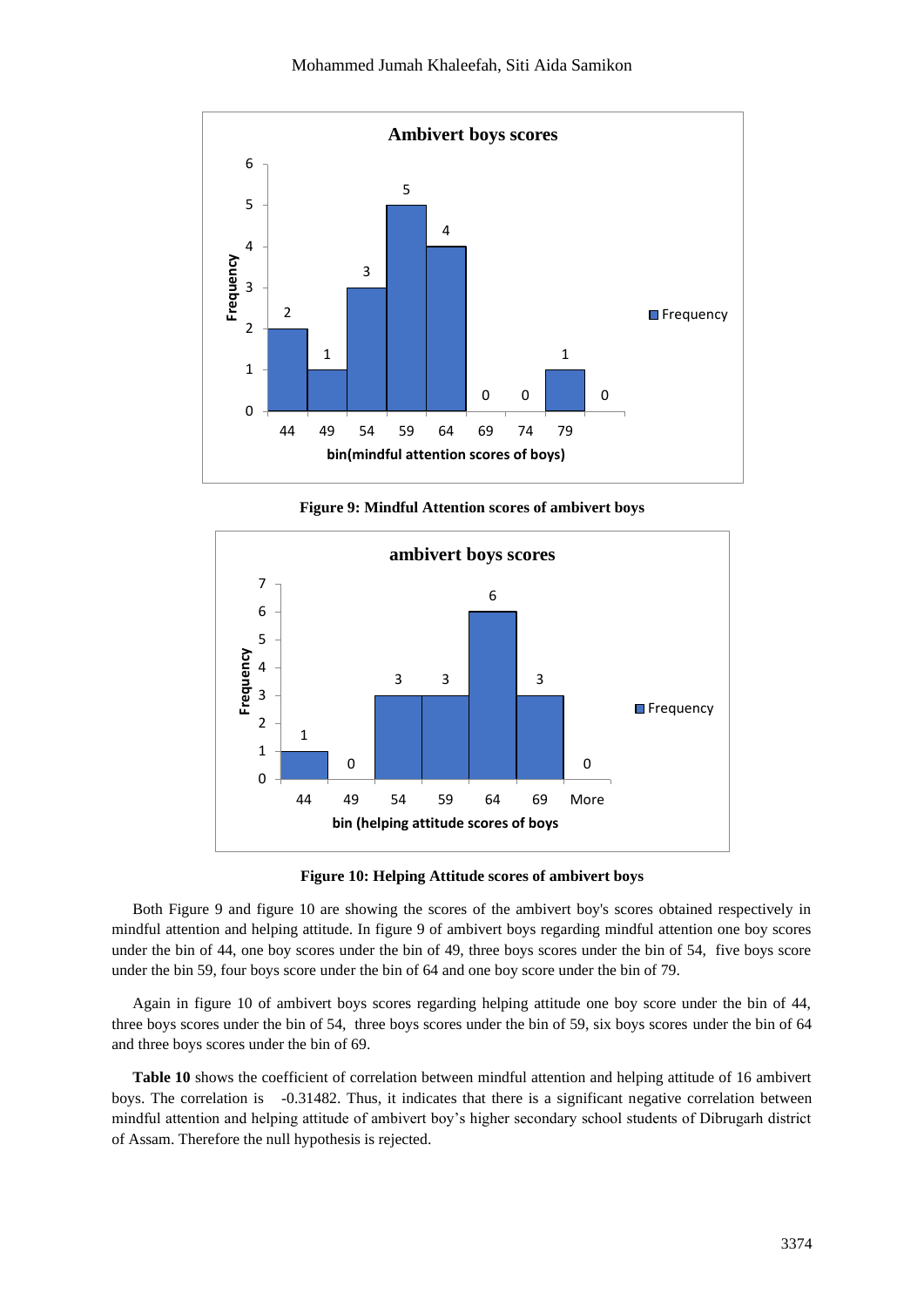**Objective 10:** To study the relationship between mindful attention and helping attitude among the Ambivert girls of the higher secondary school students of Dibrugarh district.

**Ho9:** There is no significant relationship between mindful attention and helping attitude among the Ambivert girls of the higher secondary school students of Dibrugarh district.

**Table 11: coefficient of correlation between mindful attention and helping attitude of ambivert girls**

| <b>Variables</b>  | N (ambivert girls) | <b>Coefficient correlation</b> |
|-------------------|--------------------|--------------------------------|
| Mindful attention | 92                 | 0.025569                       |
| Helping attitude  | 92                 |                                |



**Figure 11: Mindful Attention scores of ambivert girls**



**Figure 12: Helping Attitude scores of ambivert girls**

Figures 11 and 12 are showing the scores of the ambivert girl's scores obtained respectively in mindful attention and helping attitude. In figure 11 of ambivert girls, regarding mindful attention two girls scores under the bin of 44, 8 girls scores under the bin of 49, 7 girls scores under the bin of 54, 14 girls scores under the bin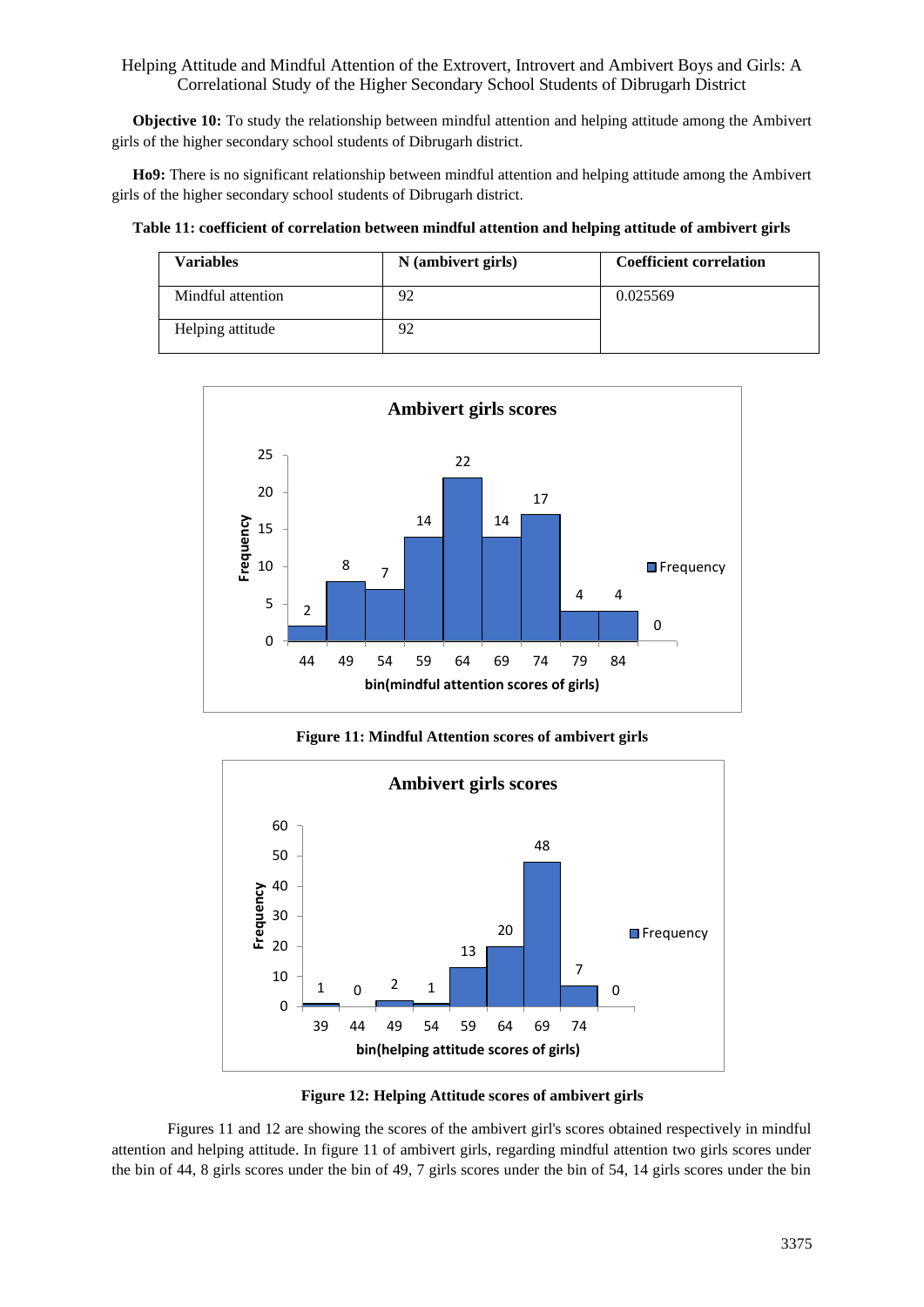of 59, 22 girls scores under the bin of 64, 14 girls scores under the bin of 69, 17 girls scores under the bin of 74, 4 girls scores under the bin of 79 and again 4 girls scores under the bin of 84.

Again in figure 12 of ambivert girls regarding helping attitude one girl score under the bin of 39, two girls scores under the bin of 49, one girl score under the bin of 54, 13 girls scores under the bin of 59, 20 girls scores under the bin of 64, 48 girls scores under the bin of 64 and 7 girls scores under the bin of 74.

**Table11** shows the coefficient of correlation between mindful attention and helping attitude of 92 ambivert girls. The correlation is 0.025569. Thus, it indicates that there is a significant positive correlation between mindful attention and helping attitude of ambivert girl's higher secondary school students of Dibrugarh district of Assam. Therefore the null hypothesis is rejected.

**MAJOR FINDINGS:** Helping attitude is the quality of an individual which benefits the giver as well as the receiver whereas Mindfulness is a psychological process that brings one's attention to the present moment. Regarding the comparison of mindful attention of extrovert boys and girls, it has been found that the calculated value of the critical ratio is 4.04 and it is larger than the table value (2.58) at 0.01 level of significance. Therefore the null hypothesis is rejected at 0.01 level. Therefore, it is said that there is a significant difference between the level of mindful attention of extrovert boys and girls.

Again it has been found that the calculated value of the critical ratio is 4.04 and it is larger than the table value (1.96) at 0.05 level of significance. Therefore the null hypothesis is rejected at 0.05 level also. Therefore, it is said that there is a significant difference between mindful attention of extrovert boys and girls.

Regarding the comparison of mindful attention of introvert boys and girls, it has been found that the calculated value of the critical ratio is 8.33 and it is larger than the table value (2.58) at 0.01 level of significance. Therefore the null hypothesis is rejected at 0.01 level. Therefore, it is said that there is a significant difference between mindful attention of introvert boys and girls.

Again it has been found that the calculated value of the critical ratio is 8.33 and it is larger than the table value (1.96) at 0.05 level of significance. Therefore the null hypothesis is rejected at 0.05 level also. Therefore, it is said that there is a significant difference between mindful attention of introvert boys and girls.

Regarding the comparison of mindful attention of ambivert boys and girls, it has been found that the calculated value of the critical ratio is 11.40 and it is larger than the table value (2.58) at 0.01 level of significance. Therefore the null hypothesis is rejected at 0.01 level. Therefore, it is said that there is a significant difference between mindful attention of ambivert boys and girls.

Again it has been found that the calculated value of the critical ratio is 11.40 and it is larger than the table value (1.96) at 0.05 level of significance. Therefore the null hypothesis is rejected at 0.05 level also. Therefore, it is said that there is a significant difference between mindful attention of ambivert boys and girls.

Regarding the relationship between mindful attention and the helping attitude of extrovert boy's, it indicates that there is a significant negative correlation between mindful attention and the helping attitude of extrovert boy's of the higher secondary school students of Dibrugarh district of Assam. Therefore the null hypothesis is rejected. Regarding the relationship between mindful attention and the helping attitude of extrovert girl's, it indicates that there is a significant positive correlation between mindful attention and the helping attitude of extrovert girls of the higher secondary school students of Dibrugarh district of Assam. Therefore the null hypothesis is rejected. Regarding introvert boys, it indicates that there is a significant negative correlation between mindful attention and the helping attitude of introvert boy's. Therefore the null hypothesis is rejected. Regarding introvert girls, it indicates that there is a significant negative correlation between mindful attention and the helping attitude of introvert girl's. Therefore the null hypothesis is rejected. For ambivert boys, it indicates that there is a significant negative correlation between mindful attention and the helping attitude of ambivert boy's of the higher secondary school students of Dibrugarh district of Assam. Therefore the null hypothesis is rejected. For ambivert girls, it indicates that there is a significant positive correlation between mindful attention and the helping attitude of ambivert girl's of the higher secondary school students of Dibrugarh district of Assam. Therefore the null hypothesis is rejected.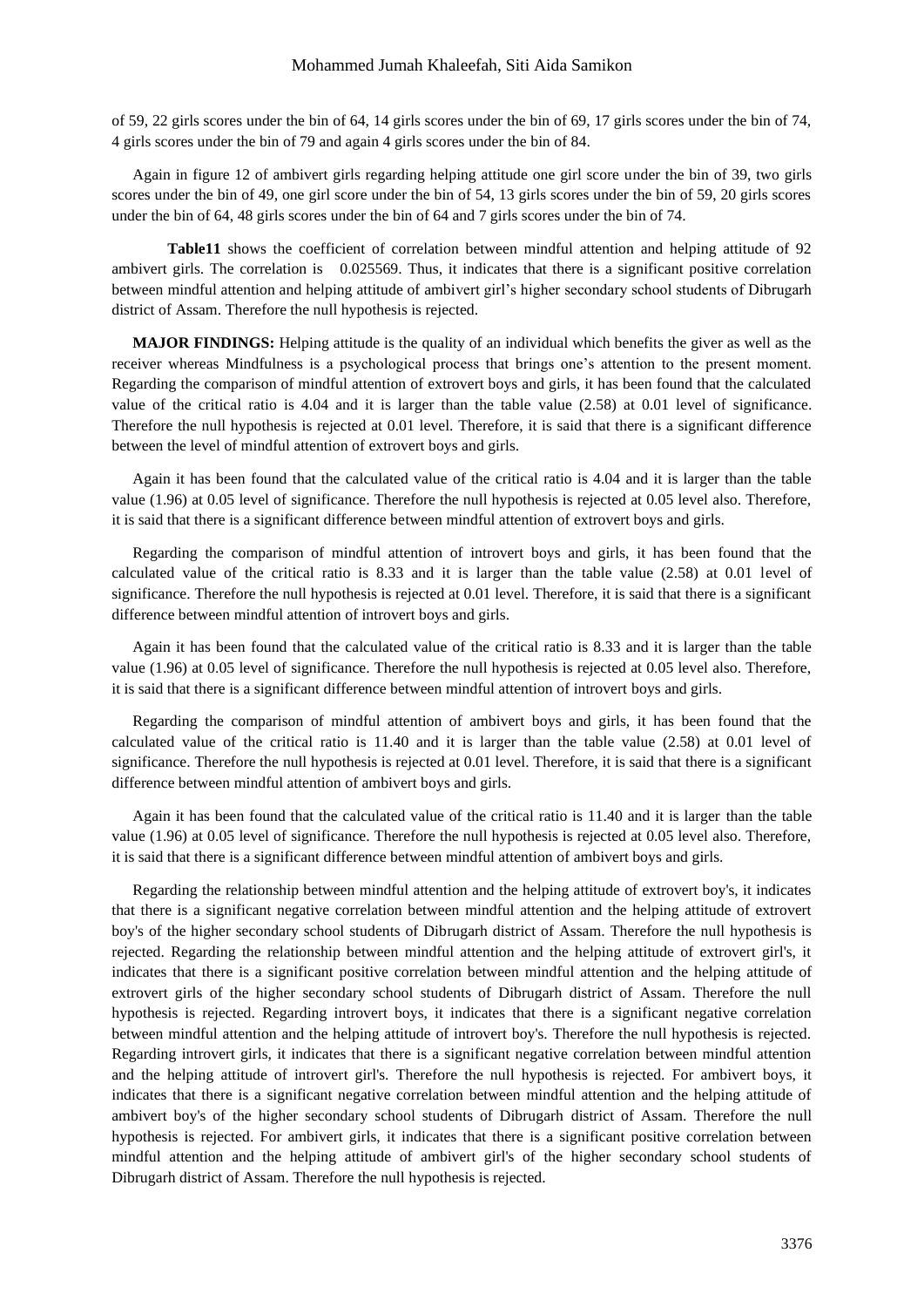**CONCLUSION:** By following certain personality traits such as introversion, ambiversion and extroversion students helping attitude and mindful attention had measured. Helping attitude scale, Mindful Attention Awareness Scale and Introversion and Extroversion Inventory has been used for collecting information from the students. The study had shown the relationship between mindful attention and the helping attitude of the higher secondary school students of Dibrugarh district based on gender. Along with the relations, the study focused on the level of mindful attention of the extrovert boys and extrovert girls, introvert boys and introvert girls and ambivert boys and ambivert girls. With the help of the levels, the study compared the mindful attention of boys and girls based on their personality traits.

#### **REFERENCES:**

- [1] Allport, G.W. (1937). The Psychology of Participation. Psychological Review, 52, 117-132.
- [2] Oche, F. O. (2018). Relationship among extroversion, introversion and academic performance of senior secondary school students in Sabon gari local government area, Kaduna state. Unpublished Masters Dissertation submitted to faculty of education, Ahmadu Bello University, Zaria, Nigeria.
- [3] Jung, C. (1995). Memories, dreams, reflections. London: Fontana Press. pp. 414–415. ISBN 0-00- 654027-9.
- [4] Helgoe, L. (2008). "Introvert Power: Why your inner life is your hidden strength". Naperville, Illinois: Sourcebooks, Inc.
- [5] Isaacs, T. (2009). Teaching and learning of introverted students. Open University System, Polytechnic University of the Philippines. Retrieved on 12.10.2020, from http://www.facultyfocus.com /articles/teaching-and-learning/introverted-students- in the-classroomhow-to-bring-out-their best/ on 25th Jan., 2020.
- [6] Vidyapati & Masih, A. (2017). Study of extroversion vs introversion personality traits of Higher Secondary school students concerning their academic achievement. International Refereed & Blind Per-Reviewed Research Journal, vol. 6(3), 17-24. ISSN-2278-5949.
- [7] Malik. U. & Rahul. (2018). A study of carrier maturity among senior secondary school students with their personality. Paripex-Indian Journal of Research, vol. 7(6), 122-123. ISSN (Print)-2250-1991.
- [8] Muza, S. H., Muhammad, S., & Aliero, H. S. (2020). Extroversion, introversion and students' academic performance of senior secondary schools in jega local government area of Kebbi State, Nigeria. International Journal of Advanced Academic Research | Arts, Humanities and Education, vol. 6(4). ISSN-2488-9849.
- [9] Buragohain, P., & Munda, B. (2018). Impact of helping attitude exercises on building helping attitude among adolescent students. Indian Journal of Positive Psychology, 9(4), 477- 481. ISSN (Print)-2229-4937.
- [10]Nooh, M. N., & Basutama, U. S. A. (2018). A Study on Helping Attitude among Startups. The International Journal of Business Management and Technology, vol. 2(5), 121- 134. ISSN-2581- 3889.
- [11]Jan, H. (2017). Helping attitude of professional and non-professional college students. International Journal of Advanced Academic Research, vol. 2(3), 82-87. ISSN-2455- 6157.
- [12]Chen, Y., Jiang, Y., & Mu, Z. (2015). A Survey Study: The Correlation between Introversion/Extroversion and Oral English Learning Outcome. Journal of Language Teaching and Research, vol. 6(3), 581-587. ISSN- 1798-4769.
- [13]Nirmal, A., & Malagi, V. A. (2019). Helping Attitude among nurses working in Government and Private hospitals. International Journal of Research in Social Sciences, vol. 9(1), 833-845. ISSN-2249-2496.
- [14]Guilford, J. P., & Guilford, R. B. (1934). An analysis of the factors in a typical test of introversionextroversion. The Journal of Abnormal and Social Psychology, 28(4), 377–399. https://doi.org/10.1037/h0069917